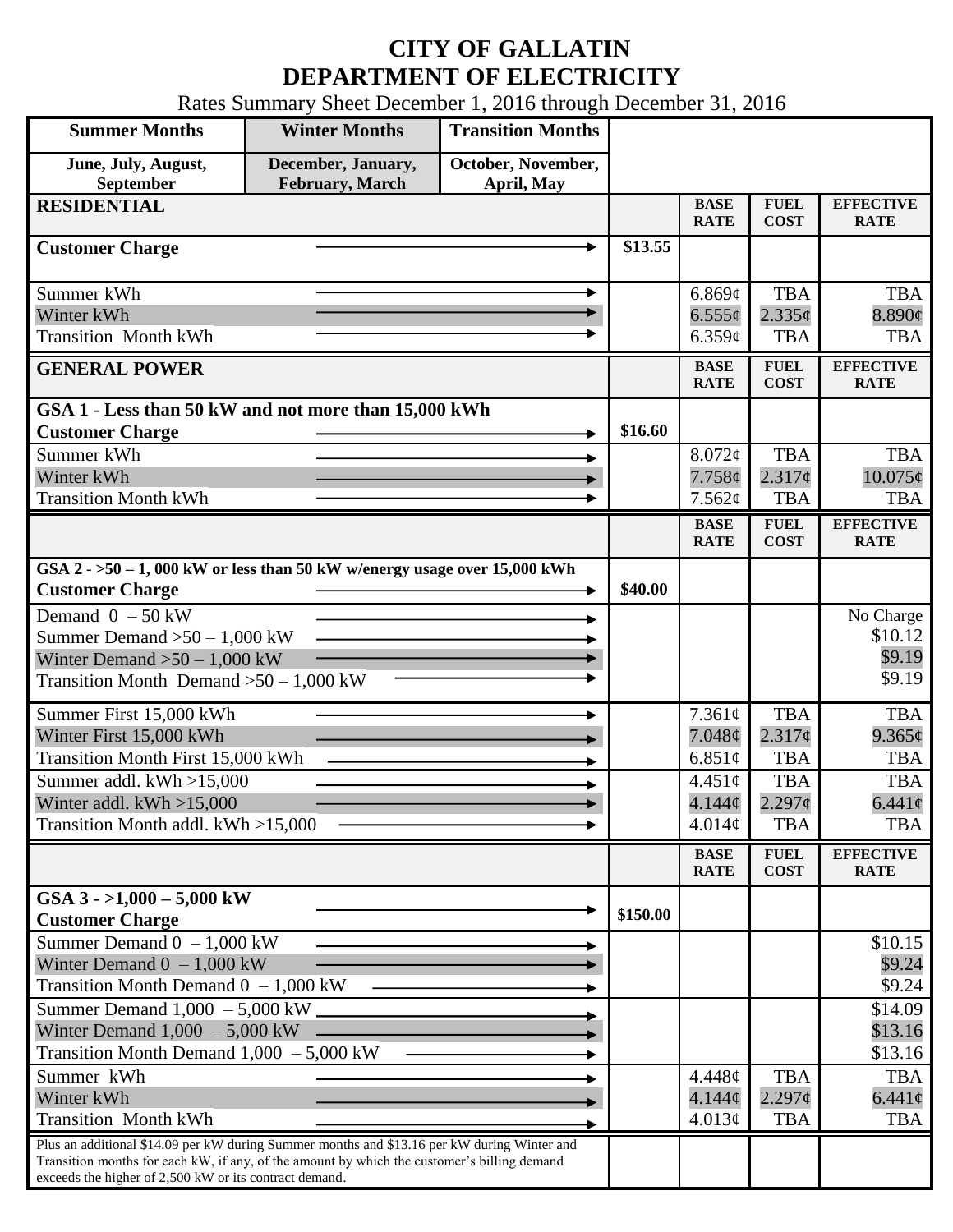## **CITY OF GALLATIN DEPARTMENT OF ELECTRICITY**

Rates Summary Sheet December 1, 2016 through December 31, 2016 Page 2

| <b>Summer Months</b>                                                | <b>Winter Months</b>                  | <b>Transition Months</b>         |         |                            |                            |                                 |
|---------------------------------------------------------------------|---------------------------------------|----------------------------------|---------|----------------------------|----------------------------|---------------------------------|
| June, July, August,<br>September                                    | December, January,<br>February, March | October, November,<br>April, May |         |                            |                            |                                 |
| <b>GENERAL POWER CONTINUE</b>                                       |                                       |                                  |         | <b>BASE</b><br><b>RATE</b> | <b>FUEL</b><br><b>COST</b> | <b>EFFECTIVE</b><br><b>RATE</b> |
| SGSB Demands from $5,001 - 15,000$ kW                               |                                       |                                  |         |                            |                            |                                 |
| <b>Customer Charge</b>                                              |                                       |                                  | \$1,500 |                            |                            |                                 |
| Summer Demand $5,000 - 15,000$ kW-                                  |                                       |                                  |         |                            |                            | \$19.92                         |
| Winter Demand $5,000 - 15,000$ kW——                                 |                                       |                                  |         |                            |                            | \$16.75                         |
| Transition Month Demand $5,000 - 15,000$ kW                         |                                       |                                  |         |                            |                            | \$13.62                         |
| Summer kWh                                                          |                                       |                                  |         | 3.018¢                     | <b>TBA</b>                 | <b>TBA</b>                      |
| Winter kWh                                                          |                                       |                                  |         | 2.565¢                     | $2.262\mathcal{C}$         | $4.827\phi$                     |
| <b>Transition Month kWh</b>                                         |                                       |                                  |         | 2.463¢                     | <b>TBA</b>                 | <b>TBA</b>                      |
|                                                                     |                                       |                                  |         | <b>BASE</b>                | <b>FUEL</b>                | <b>EFFECTIVE</b>                |
|                                                                     |                                       |                                  |         | <b>RATE</b>                | <b>COST</b>                | <b>RATE</b>                     |
| MSB Demands greater than 5,000 kW                                   |                                       |                                  |         |                            |                            |                                 |
| <b>Customer Charge</b>                                              |                                       |                                  | \$1,500 |                            |                            |                                 |
| Onpeak Summer Demand > 5,000                                        |                                       |                                  |         |                            |                            | \$9.74                          |
| Onpeak Winter Demand > 5,000                                        |                                       |                                  |         |                            |                            | \$8.83                          |
| Onpeak Transition Month Demand > 5,000 -                            |                                       |                                  |         |                            |                            | \$8.83                          |
| Max Demand                                                          |                                       |                                  |         |                            |                            | \$2.16                          |
| <b>Offpeak Excess of Contract Demand</b>                            |                                       |                                  |         |                            |                            |                                 |
| Summer                                                              |                                       |                                  |         |                            |                            | \$9.74                          |
| Winter                                                              |                                       |                                  |         |                            |                            | \$8.83                          |
| <b>Transition</b>                                                   |                                       |                                  |         |                            |                            | \$8.83                          |
| Onpeak Summer kWh                                                   |                                       |                                  |         | 5.491 $\phi$               | <b>TBA</b>                 | <b>TBA</b>                      |
| <b>Onpeak Winter kWh</b>                                            |                                       |                                  |         | $4.406\phi$                | 2.262c                     | 6.668¢                          |
| <b>Onpeak Transition Month kWh</b>                                  |                                       |                                  |         | 3.409¢                     | <b>TBA</b>                 | <b>TBA</b>                      |
| Offpeak Summer kWh First 200 HUD                                    |                                       |                                  |         | 3.113¢                     | <b>TBA</b>                 | <b>TBA</b>                      |
| Offpeak Summer kWh Next 200 HUD -                                   |                                       |                                  |         | 0.288¢                     | <b>TBA</b>                 | <b>TBA</b>                      |
| <b>Additional HUD</b>                                               |                                       |                                  |         | $0.045\phi$                | <b>TBA</b>                 | <b>TBA</b>                      |
| Offpeak Winter kWh First 200 HUD<br>Offpeak Winter kWh Next 200 HUD |                                       |                                  |         | 3.326¢<br>$0.288\ell$      | $2.262\phi$<br>$2.262\phi$ | 5.588¢<br>$2.550\phi$           |
| <b>Additional HUD</b>                                               |                                       |                                  |         | $0.045\phi$                | $2.262\phi$                | $2.307\phi$                     |
| Offpeak Transition kWh First 200 HUD                                |                                       |                                  |         | 3.409¢                     | <b>TBA</b>                 | <b>TBA</b>                      |
| Offpeak Transition kWh Next 200 HUD                                 |                                       |                                  |         | 0.288¢                     | <b>TBA</b>                 | <b>TBA</b>                      |
| <b>Additional HUD</b>                                               |                                       |                                  |         | $0.045\phi$                | <b>TBA</b>                 | TBA                             |